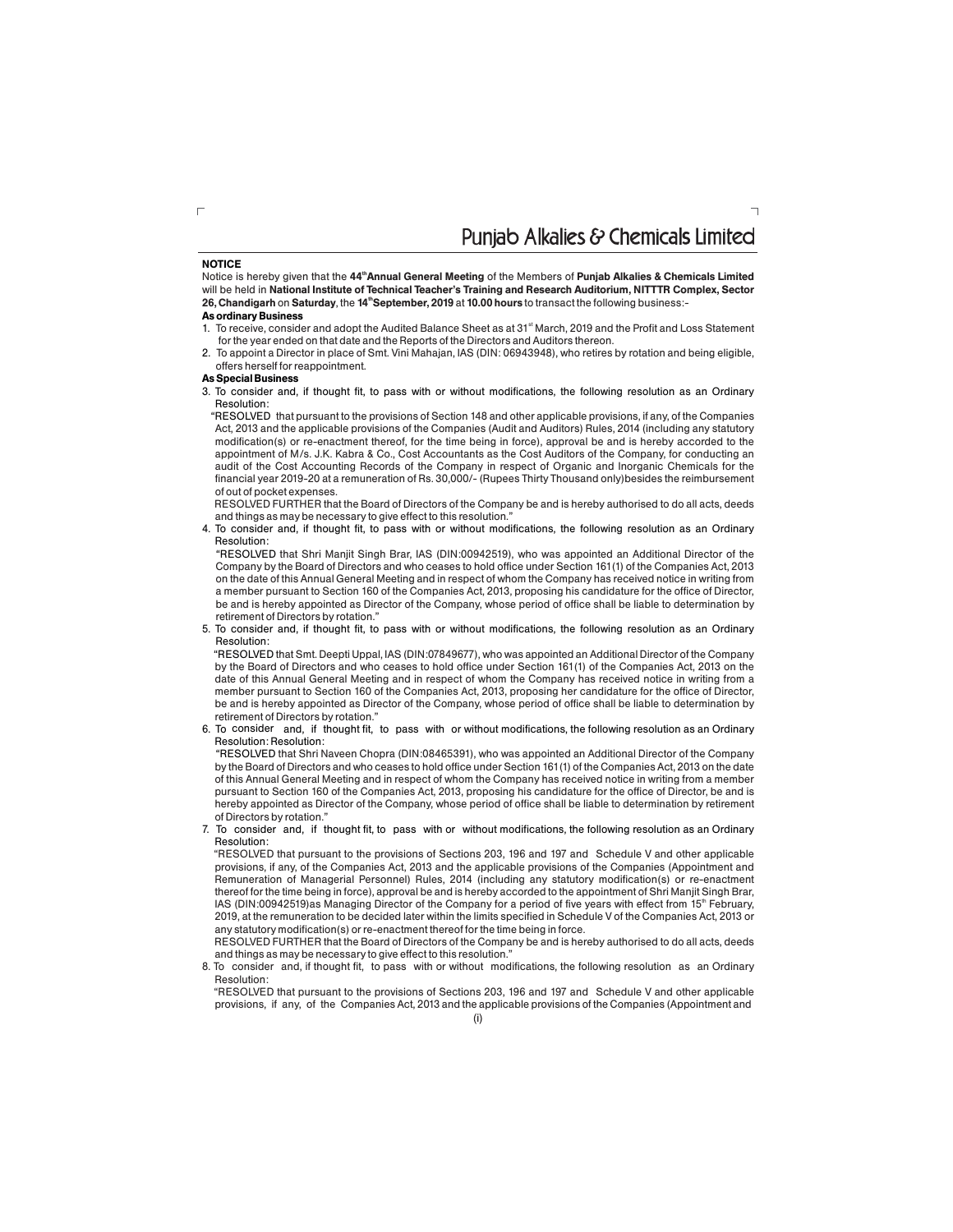# DOCI

Remuneration of Managerial Personnel) Rules, 2014 (including any statutory modification(s) or re-enactment thereof for the time being in force), approval be and is hereby accorded to the appointment of Smt. Neelima, IAS(DIN:08195539), who is already the Managing Director of the Punjab State Industrial Development Corporation Limited as Managing Director of the Company for the period from 27<sup>th</sup> March, 2019 to 18<sup>th</sup> April, 2019 for acting as Managing Director of the Company during the absence of Shri Manjit Singh Brar, IAS Managing Director of the Company from the Headquarters on account of his Election Duty for Lok Sabha Elections, 2019, at the remuneration to be decided later within the limits specified in Schedule V of the Companies Act, 2013 or any statutory modification(s) or re-enactment there of for the time being in force.

RESOLVED FURTHER that the Board of Directors of the Company be and is hereby authorised to do all acts, deeds and things as may be necessary to give effect to this resolution."

9. To consider and, if thought fit, to pass with or without modifications, the following resolution as an Ordinary Resolution: "RESOLVED that pursuant to the provisions of Sections 203, 196 and 197 and Schedule V and other applicable provisions, if any, of the Companies Act, 2013 and the applicable provisions of the Companies (Appointment and Remuneration of Managerial Personnel) Rules, 2014 (including any statutory modification(s) or re-enactment thereof for the time being in force), approval be and is hereby accorded to the appointment of Shri Naveen Chopra (DIN:08465391) as Whole Time Director of the Company, designated as Director, for a period of five years with effect from 28<sup>th</sup> May, 2019, further his appointment including remuneration, as a Whole Time Director on the terms and conditions as set out in the explanatory statement annexed to the Notice convening this meeting with liberty to the Board of Directors to alter and vary the terms and conditions of said appointment and/or remuneration as it may deem fit, subject to the same not exceeding limits specified under Section 197, read with Schedule V to the Companies Act, 2013 and Rules made thereunder or any statutory modification(s) or re-enactment thereof for the time being in force .

RESOLVED FURTHER that the Board of Directors of the Company be and is hereby authorised to do all acts, deeds and things as may be necessary to give effect to this resolution."

- 10. To consider and, if thought fit, to pass with or without modifications, the following resolution as a Special Resolution: "RESOLVED THAT pursuant to the provisions of Sections 149, 152 read with Schedule IV and all other applicable provisions of the Companies Act, 2013 and the Rules framed there under (including any statutory modification(s) or re-enactment thereof for the time being in force) and Securities and Exchange Board of India (Listing Obligations and Disclosure Requirements) Regulations, 2015 (including any amendment thereof),Dr.A.K. Kundra, IAS (Retd.) (DIN 00154024) who was appointed as an Independent Director of the Company in 39<sup>th</sup> Annual General Meeting and holds office till the conclusion of 44<sup>th</sup> Annual General Meeting and who is eligible for re-appointment and who has submitted that he meets the criteria of Independence as provided in Section149(6) of the Act and Regulation 16(1)(b) of the SEBI (Listing Obligations and Disclosure Requirements) Regulations, 2015, as amended from time to time, and has attained the age of Seventy Six (76) years and in respect of whom the Company has received notice in writing from a member pursuant to Section 160 of the Companies Act, 2013, proposing his candidature for the office of Director, be and is hereby re-appointed as an Independent Director of the Company, whose term shall not be subject to retirement by rotation, to hold office for second term of five (5) consecutive years from the date of this Annual General Meeting up to the conclusion of the  $49<sup>th</sup>$  Annual General Meeting of the Company to be held in the year 2024. RESOLVED FURTHER that the Board of Directors of the Company be and is hereby authorised to do all acts, deeds and things as may be necessary to give effect to this resolution."
- 11. To consider and, if thought fit, to pass with or without modifications, the following resolution as a Special Resolution: "RESOLVED THAT pursuant to the provisions of Sections 149, 152 read with Schedule IV and all other applicable provisions of the Companies Act, 2013 and the Rules framed there under (including any statutory modification(s) or re-enactment thereof for the time being in force) and Securities and Exchange Board of India (Listing Obligations and Disclosure Requirements) Regulations, 2015 (including any amendment thereof),Shri D.C. Mehandru (DIN 00308524) who was appointed as an Independent Director of the Company in 39<sup>th</sup> Annual General Meeting and holds office till the conclusion of 44<sup>th</sup> Annual General Meeting and who is eligible for re-appointment and who has submitted that he meets the criteria of Independence as provided in Section149(6) of the Act and Regulation 16(1)(b) of the SEBI (Listing Obligations and Disclosure Requirements) Regulations, 2015, as amended from time to time, and has attained the age of Eighty Two (82) years and in respect of whom the Company has received notice in writing from a member pursuant to Section 160 of the Companies Act, 2013, proposing his candidature for the office of Director, be and is hereby re-appointed as an Independent Director of the Company, whose term shall not be subject to retirement by rotation, to hold office for second term of five (5) consecutive years from the date of this Annual General Meeting upto the conclusion of the 49<sup>th</sup> Annual General Meeting of the Company to be held in the year 2024. RESOLVED FURTHER that the Board of Directors of the Company be and is hereby authorised to do all acts, deeds and things as may be necessary to give effect to this resolution."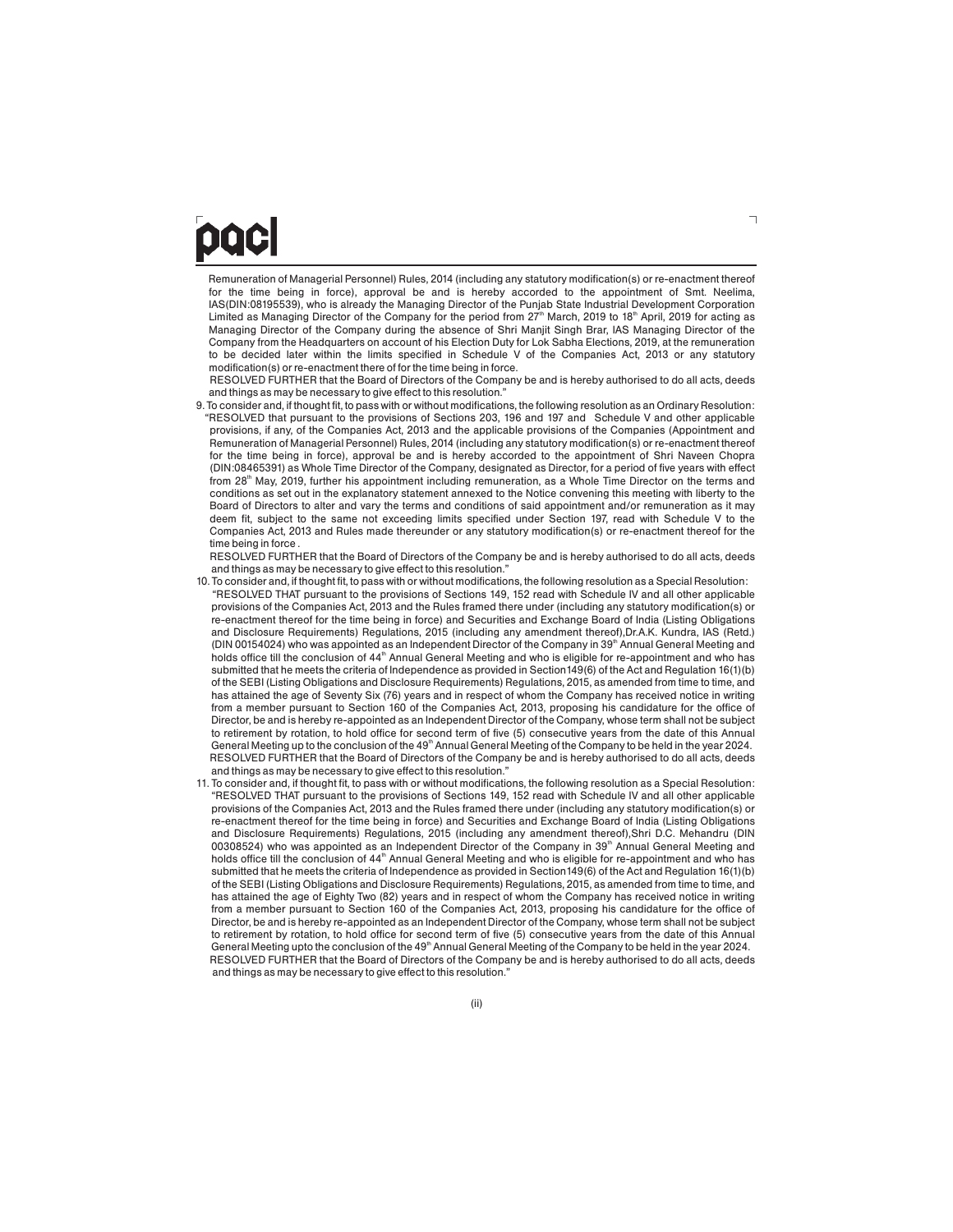## Punjab Alkalies & Chemicals Limited

 $\overline{\phantom{a}}$ 

12. To consider and, if thought fit, to pass with or without modifications, the following resolution as a Special Resolution: "RESOLVED THAT pursuant to the provisions of Sections 149, 152 read with Schedule IV and all other applicable provisions of the Companies Act, 2013 and the Rules framed there under (including any statutory modification(s) or re-enactment thereof for the time being in force) and Securities and Exchange Board of India (Listing Obligations and Disclosure Requirements) Regulations, 2015 (including any amendment thereof),Shri J.S. Mann (DIN 00399381) who was appointed as an Independent Director of the Company in 39<sup>th</sup> Annual General Meeting and holds office till the conclusion of 44<sup>th</sup> Annual General Meeting and who is eligible for re-appointment and who has submitted that he meets the criteria of Independence as provided in Section149(6) of the Act and Regulation 16(1)(b) of the SEBI (Listing Obligations and Disclosure Requirements) Regulations, 2015, as amended from time to time, and in respect of whom the Company has received notice in writing from a member pursuant to Section 160 of the Companies Act, 2013, proposing his candidature for the office of Director, be and is hereby re-appointed as an Independent Director of the Company, whose term shall not be subject to retirement by rotation, to hold office for second term of five (5) consecutive years from the date of this Annual General Meeting upto the conclusion of the 49<sup>th</sup> Annual General Meeting of the Company to be held in the year 2024.

RESOLVED FURTHER that the Board of Directors of the Company be and is hereby authorised to do all acts, deeds and things as may be necessary to give effect to this resolution.

13. To consider and, if thought fit, to pass with or without modifications, the following resolution as an Ordinary Resolution:

"RESOLVED THAT pursuant to the provisions of Sections 149, 152 read with Schedule IV and all other applicable provisions of the Companies Act, 2013 and the Rules framed there under (including any statutory modification(s) or re-enactment thereof for the time being in force) and Securities and Exchange Board of India (Listing Obligations and Disclosure Requirements) Regulations, 2015 (including any amendment thereof),Shri G.S. Sandhu, IAS (Retd.) (DIN 01790828) who was appointed as Additional Director, in an Independent capacity, by the Board of Directors and who ceases to hold office under Section 161(1) of the Companies Act, 2013 on the date of this Annual General Meeting and in respect of whom the Company has received notice in writing from a member pursuant to Section 160 of the Companies Act, 2013, proposing his candidature for the office of Director, be and is hereby appointed as an Independent Director of the Company, whose term shall not be subject to retirement by rotation, to hold office for a term of five (5) consecutive years from the date of this Annual General Meeting upto the conclusion of the  $49<sup>th</sup>$ Annual General Meeting of the Company to be held in the year 2024.

RESOLVED FURTHER that the Board of Directors of the Company be and is hereby authorised to do all acts, deeds and things as may be necessary to give effect to this resolution."

Registered Office: Sd/- CIN: L24119CH1975PLC003607 Dated: August 9, 2019

By Order of the Board of Directors S.C.O.125-127,<br>Sector 17-B, Gold Company Sector 17-B, Company Sector 17-B, Company Secretary Company Secretary

Chandigarh-160 017

**NOTES** 

1. A MEMBER ENTITLED TO ATTEND AND VOTE AT THE MEETING IS ENTITLED TO APPOINT A PROXY TO ATTEND AND VOTE INSTEAD OF HIMSELF AND A PROXY NEED NOT BE A MEMBER OF THE COMPANY. THE INSTRUMENT APPOINTING PROXY (BLANK FORM ENCLOSED) DULY STAMPED, COMPLETED AND SIGNED SHOULD, HOWEVER BE DEPOSITED AT THE REGISTERED OFFICE OF THE COMPANY NOT LESS THAN 48 HOURS BEFORE THE COMMENCEMENT OF THE MEETING.

A person can act as a proxy on behalf of Members not exceeding fifty and holding in the aggregate not more than ten percent of the total share capital of the Company carrying voting rights. A Member holding more than ten percent of the total share capital of the Company carrying voting rights may appoint a single person as proxy and such person shall not act as a proxy for any other Member.

- 2. TheExplanatory Statement pursuant to Section 102 of the Companies Act, 2013 in respect of business at item Nos. 3 to 13 is annexed. The relevant details of the Directors proposed to be appointed/ re-appointed at the Annual General Meeting, as per SEBI (Listing Obligations & Disclosure Requirements) Regulations, 2015, are also annexed.
- 3. The Register of Members and the Share Transfer Books of the Company will remain closed from  $8<sup>th</sup>$  September, 2019 to  $14^{\text{th}}$ September, 2019 (both days inclusive).
- Members who have not yet paid the Allotment Money on their new equity shares are requested to remit the same together with interest thereon.
- (iii) 5. The unclaimed Dividends for the years 1989-90, 1990-91, 1991-92, 1992-93, 1993-94 and 1994-95 have been transferred to the General Revenue Account of the Central Government in terms of Section 205A of the Companies Act, 1956. The unclaimed Dividends for the years 1995-96 and 1996-97 have been transferred to the Investor

 $\Gamma$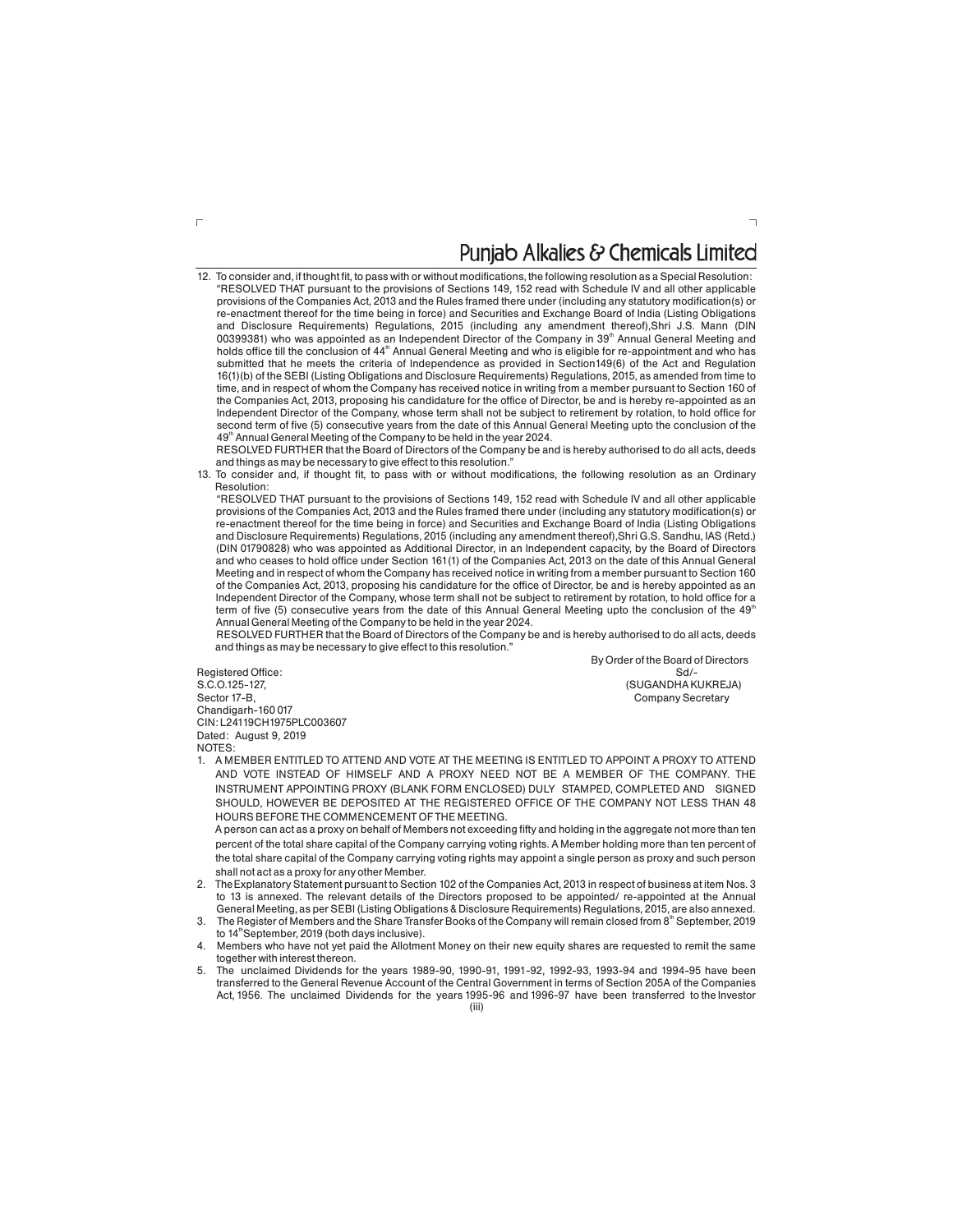## OOCI

Education and Protection Fund established by the Central Government in terms of Section 205A read with Section 205C of the Companies Act, 1956.

- 6. Members are requested to notify immediately changes, if any, in their registered address to the Company or its Registrars & Share Transfer Agents, M/s. Beetal Financial & Computer Services Private Limited, specifying full address in Block Capitals with PIN Code of the Post Office.<br>7. (a) Members who have not registered their e-mail addre
- Members who have not registered their e-mail address and changes, if any, in the same, with the Company for the purpose of receiving notices, documents, Annual Reports and other shareholders' communications, etc., electronically, by e-mail, are requested to register their latest e-mail address, with (i) the Company or its Registrars & Share Transfer Agents in case of shares held in Physical Mode and (ii) the Company or its Registrars & Share Transfer Agents and/or their Depository through their Depository Participant in case of shares held in Dematerialised Mode; and send the 'Form for Registering E-mail Address' available on the Company's Website www.punjabalkalies.com, duly completed and signed, to the Company or its Registrars & Share Transfer Agents.
	- The said documents will also be available on the Company's Website www.punjabalkalies.com and physical copies of the same will also be available for inspection at the Registered Office of the Company during business hours on any working day. Members who register their e-mail address, will be entitled to get a physical copy of the said documents upon receipt of a request.
- 8. Members are requested to submit their Income Tax Permanent Account Number (PAN) details alongwith a self certified copy of their PAN Card to (a) the Company or its Registrars & Share Transfer Agents in case of shares held in Physical Mode and (b) their Depository through their Depository Participant in case of shares held in Dematerialised Mode; in view of the Securities and Exchange Board of India's mandate.
- 9. Members are requested to bring with them the attendance slip sent with the Annual Report duly completed and signed and hand it over at the entrance.
- 10. Members who hold shares in dematerialised form are requested to bring their Client ID and DP ID numbers for easy identification of attendance at the meeting.
- 11. Members are requested to bring their copy of the Annual Report along with them to the Annual General Meeting.
- 12.The Remote E-Voting and Ballot facilities are being provided to the Members in respect of the business to be transacted in the Annual General Meeting of the Company. The detailed process and instructions for Remote E-Voting are enclosed and the same form an integral part of this Notice.
- 13. Shareholders can also cast their vote using CDSL's mobile app m-Voting available for mobiles. The m-Voting app can be downloaded from Google Play Store. Apple and Windows phone users can download the app from the App Store and the Windows Phone Store respectively. Please follow the instructions as prompted by the mobile app while voting on your mobile.

#### **14.No Gift or Gift Coupon will be distributed at the Annual General Meeting.**

**15.SEBI Notification No. SEBI/LAD-NRO/GN/2018/24 dated 8 June, 2018 and further amendment vide th Notification No.** SEBI/LAD-NRO/GN/2018/49 dated 30<sup>th</sup> November, 2018, requests for effecting transfer of securities (exception case of transmission or transposition of securities) shall not be processed from 1<sup>*s*</sup> **April, 2019 unless securities are held in the dematerialised form with the depositories. Therefore, Shareholders are requested to take action to dematerialise the Equity Shares of the Company, promptly. EXPLANATORY STATEMENT**

(Pursuant to Section 102 of the Companies Act, 2013)

#### **ITEM NO. 3**

The Board of Directors of the Company, on the recommendation of the Audit Committee, has, subject to the approval of the Shareholders, appointed M/s. J.K. Kabra & Co., Cost Accountants as Cost Auditors of the Company for conducting an audit of the Cost Accounting Records of the Company in respect of Organic and Inorganic Chemicals for the financial year 2019-20 at a remuneration of Rs.30,000/- (Rupees Thirty Thousand only) besides the reimbursement of out of pocket expenses.

The approval of the members is sought for the said appointment and remuneration of M/s. J.K. Kabra & Co., Cost Accountants as Cost Auditors of the Company for conducting an audit of the Cost Accounting Records of the Company in respect of Organic and Inorganic Chemicals for the financial year 2019-20, pursuant to Section 148 and other applicable provisions of the Companies Act, 2013 and the applicable provisions of the Companies (Audit and Auditors) Rules, 2014.

The Directors recommend the Resolution for the approval of the members.

Copies of the relevant documents are available for inspection by the members at the Registered Office of the Company during business hours on any working day and will also be available at the meeting.

None of the Directors, Key Managerial Personnel and their relatives, is in any way, concerned or interested in the Resolution.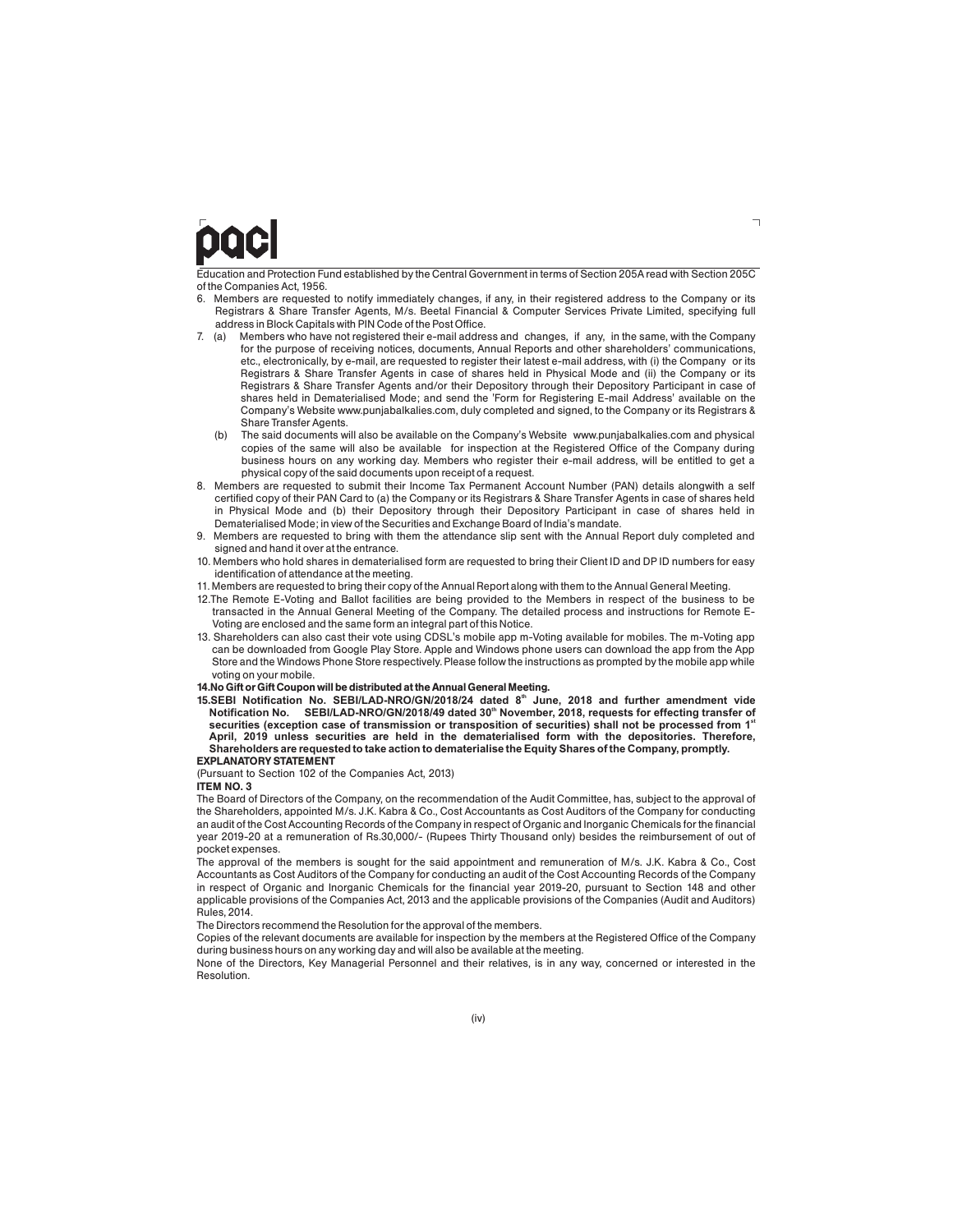### Puniab Alkalies & Chemicals Limited

#### **ITEM NO. 4 to 6**

The Punjab State Industrial Development Corporation Limited (PSIDC) has under the provisions of Articles 129 (a) of the Articles of Association of the Company nominated Shri Manjit Singh Brar, IAS, and Smt. Deepti Uppal, IAS, as Directors on the Board of Directors of the Company. Accordingly, Shri Manjit Sing Brar, IAS and Smt. Deepti Uppal, IAS were appointed Additional Directors of the Company with effect from  $15<sup>m</sup>$  February, 2019 and 9<sup>th</sup> August, 2019, respectively by the Board of Directors.

The Board of Directors of the Company in their meeting held on 27<sup>th</sup>May, 2019, on the recommendation of the Nomination and Remuneration Committee of the Company, appointed Shri Naveen Chopra, as an Additional Director of the Company with effect from 28<sup>th</sup> May, 2019.

Under the provisions of Section 161(1) of the Companies Act, 2013 they hold office as Directors till the date of the ensuing Annual General Meeting, however, eligible for reappointment.

The Company has received notice in writing from a Member pursuant to Section 160 of the Companies Act, 2013, signifying his intention to propose at the ensuing Annual General Meeting, the appointment of Shri Manjit Singh Brar,IAS, Smt. Deepti Uppal, IAS and Shri Naveen Chopra.

Shri Manjit Singh Brar, IAS , Smt. Deepti Uppal, IAS and Shri Naveen Chopra have given declaration that they are not disqualified from being appointed as Directors under Section 164 of the Companies Act, 2013 and have given their consent to act as Directors.

The brief Profile of the said Director is given in the Annexure to this Notice.

The Directors recommend the Resolutions for the approval of the members.

None of the Directors, Key Managerial Personnel and their relatives, is in any way, concerned or interested in the Resolutions set out at Item No. 4 of the Notice excepting Shri Manjit Singh Brar, IAS.

None of the Directors, Key Managerial Personnel and their relatives, is in any way, concerned or interested in the Resolutions set out at Item No. 5 of the Notice excepting Smt. Deepti Uppal, IAS.

None of the Directors, Key Managerial Personnel and their relatives, is in any way, concerned or interested in the Resolutions set out at Item No. 6 of the Notice excepting Shri Naveen Chopra.

#### **ITEM NO. 7**

The Punjab State Industrial Development Corporation Limited (PSIDC) had requested the Company to appoint Shri Manjit Singh Brar, IAS as an Additional Director on the Board of Directors of the Company and also take necessary steps to appoint him as Managing Director of the Company. Accordingly, the Board of Directors of the Company, in its meeting held on 15<sup>th</sup> February, 2019 pursuant to the provisions of Sections 203, 196 and 197 and Schedule V and other applicable provisions, if any, of the Companies Act, 2013 and the applicable provisions, if any, of the applicable Rules thereunder and subject to the approval of the Shareholders, appointed Shri Manjit Singh Brar, IAS as Managing Director of the Company for a period of five years with effect from 15<sup>th</sup> February, 2019 at the remuneration to be decided later within the limits specified in Schedule V of the Companies Act, 2013.

Shri Manjit Singh Brar, IAS has done B.Com (Honours) and LL.M. He belongs to the Indian Administrative Service. He has about 27 years of rich and varied administrative experience to his credit.

The approval of the members is sought for appointment of Shri Manjit Singh Brar, IAS as Managing Director of the Company for a period of five years with effect from  $15<sup>th</sup>$  February, 2019.

Copies of the relevant documents are available for inspection by the members at the Registered Office of the Company during business hours on any working day and will also be available at the meeting.

The Directors recommend the Resolution for the approval of the members.

None of the Directors, Key Managerial Personnel and their relatives, is in any way, concerned or interested in the Resolution excepting Shri Manjit Singh Brar, IAS to the extent of remuneration payable to him.

This Explanatory Statement together with the Resolution set out at Item No. 7 of the accompanying Notice is and should also be treated as an abstract of the terms and memorandum of interest under Section 190 and other applicable provisions of the Companies Act, 2013.

#### **ITEM NO. 8**

The Punjab State Industrial Development Corporation Limited (PSIDC) had requested the Company to appoint Smt. Neelima, IAS(DIN:08195539) who is already Director of the Company as Managing Director of the Company during the absence of Shri Manjit Singh Brar, IAS Managing Director of the Company from the Headquarters on account of his Election Duty for Lok Sabha Elections, 2019. Accordingly, the Board of Directors of the Company, in its meeting held on 27<sup>th</sup> March, 2019, pursuant to the provisions of Sections 203, 196 and 197 and Schedule V and other applicable provisions, if any, of the Companies Act, 2013 and the applicable provisions, if any, of the applicable Rules thereunder and subject to the approval of the Shareholders, appointed Smt. Neelima, IAS who is already the Managing Director of the Punjab State Industrial Development Corporation Limited as Managing Director of the Company for the period from 27<sup>th</sup> March, 2019 to 18<sup>th</sup> April, 2019 for acting as the Managing Director of the Company during the absence of Shri Manjit Singh Brar, IAS, Managing Director of the Company from the Headquarters at the remuneration to be decided later within the limits specified in Schedule V of the Companies Act, 2013.

 $\Gamma$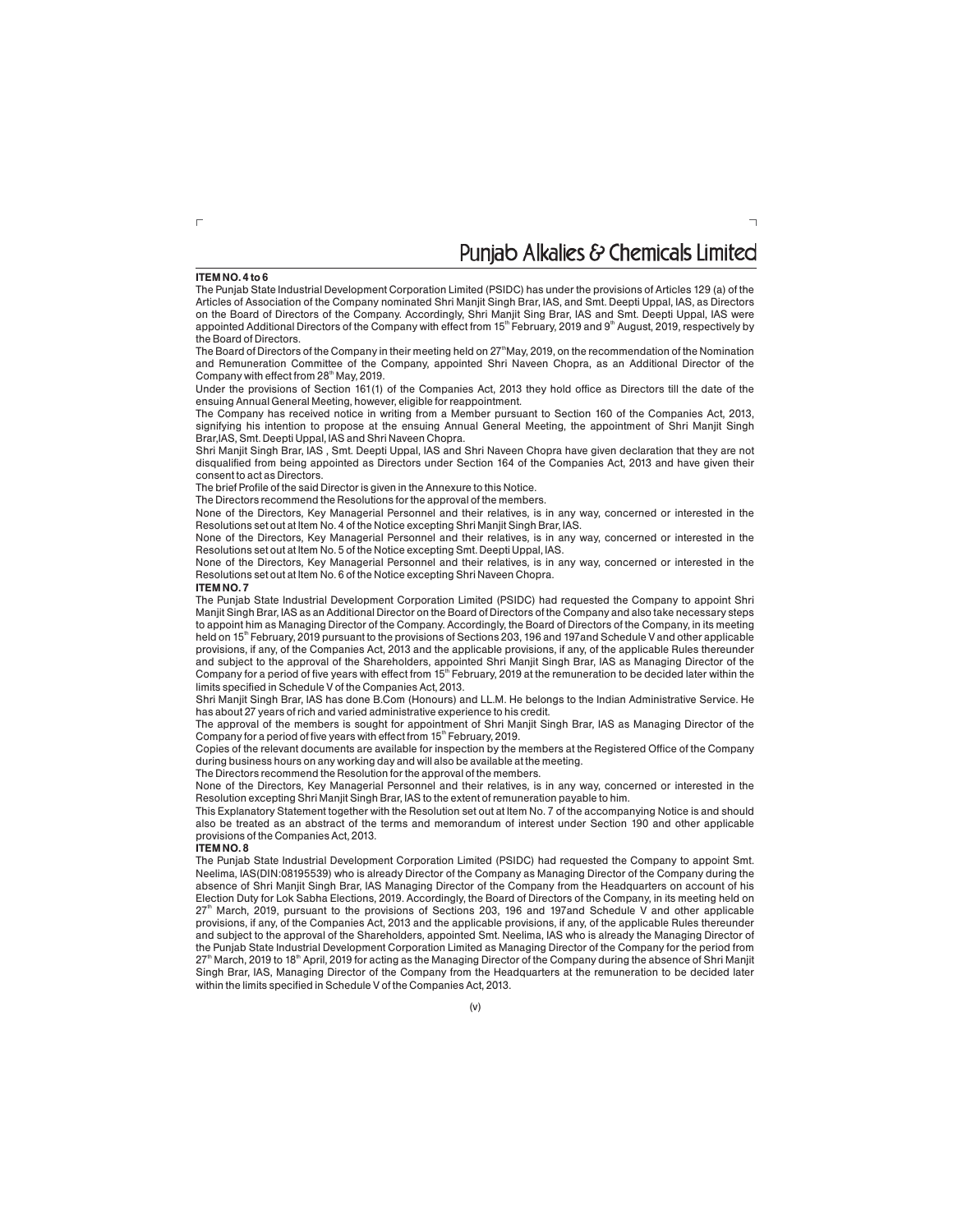## paci

Smt. Neelima, IAS has done M.A. (Geography). She belongs to the Indian Administrative Service. She has about 12 years of rich and varied administrative experience to her credit.

Smt. Neelima has resigned from the post of Managing Director of the Company with effect from 18<sup>th</sup> April, 2019 however, she continued to act as Director of the Company.

The approval of the members is sought for appointment of Smt. Neelima, IAS as Managing Director of the Company for the period from 27<sup>th</sup> March, 2019 to 18<sup>th</sup> April, 2019 for acting as the Managing Director of the Company during the absence of Shri Manjit Singh Brar, IAS, Managing Director of the Company from the Headquarters on account of his Election Duty for Lok Sabha Elections, 2019.

Copies of the relevant documents are available for inspection by the members at the Registered Office of the Company during business hours on any working day and will also be available at the meeting.

The Directors recommend the Resolution for the approval of the members.

None of the Directors, Key Managerial Personnel and their relatives, is in any way, concerned or interested in the Resolution except Smt. Neelima, IAS.

This Explanatory Statement together with the Resolution set out at Item No. 8 of the accompanying Notice is and should also be treated as an abstract of the terms and memorandum of interest under Section 190 and other applicable provisions of the Companies Act, 2013.

#### **ITEM NO. 9**

The Board of Directors of the Company in its meeting held on 27<sup>th</sup>May, 2019, on the recommendation of the Nomination and Remuneration Committee of the Company appointed Shri Naveen Chopra as a Whole time Director of the Company, designated as Director for a period of five years, with effect from 28<sup>th</sup>May, 2019. The terms and conditions, on the remuneration stated below.

SALARY<br>Basic Pay -

Dearness Allowance -

Rs.97,487.50/- p.m.<br>Rs.15,000.00/- p.m. Additional Basic Pay - Rs.15,000.00/-p.m.<br>Dearness Allowance - Rs.58.943.45/-p.m.

Variable Dearness Allowance As per Rules of the Company i.e. Rs. 11,084/- (Variable as per Price Index) ALLOWANCES AND PERQUISITES<br>House Rent Allowance Rs.47,244.75/- p.m.

House Rent Allowance

Other Allowances, Perquisites and Benefits & Revision there of-As per Rules of the Company and Company Car.

The Board further resolved that where in any financial year during the tenure of Shri Naveen Chopra, the Company is having no profits or inadequate profits, the aforesaid remuneration shall be paid as minimum remuneration to the extent the same does not exceed the limits specified under Companies Act, 2013.

The Board further resolved that in the event of Shri Naveen Chopra ceasing to be Director of the Company due to any reason, he shall continue to be in the employment of the Company with the aforesaid designation and remuneration and he shall continue to be governed by the Service and other Rules of the Company.

Shri Naveen Chopra has done B.E. (Chemical) and MBA from Punjab University. He joined the Company in 1998. He has over 28 years of total experience.

Copies of the relevant documents are available for inspection by the members at the Registered Office of the Company during business hours on any working day and will also be available at the meeting.

The Directors recommend the Resolution for the approval of the members.

None of the Directors, Key Managerial Personnel and their relatives, is in any way, concerned or interested in the Resolution except Shri Naveen Chopra to the extent remuneration payable to him.

This Explanatory Statement together with the Resolution set out at Item No. 9 of the accompanying Notice is and should also be treated as an abstract of the terms and memorandum of interest under Section 190 and other applicable provisions of the Companies Act, 2013.

#### **ITEM NO. 10 to 12**

The Members of the Company, at the Annual General Meeting, held on 29<sup>th</sup>September, 2014, had approved the appointment of Dr.A.K. Kundra, IAS (Retd.), Shri. D.C. Mehandru and Shri J.S. Mann as Independent Directors, for a period of five years upto the conclusion of the 44<sup>th</sup>Annual General Meeting of the Company to be held in the year 2019.Therefore the term of Dr.A.K.Kundra, IAS (Retd.), Shri. D.C. Mehandru and Shri J.S. Mann shall expire at the ensuing Annual General Meeting.

The Board of Directors in its meeting held on  $9<sup>th</sup>$  August, 2019 have appreciated their contribution and recommended the re-appointment of Dr.A.K. Kundra, IAS (Retd.), Shri. D.C. Mehandru and Shri J.S. Mann as Independent Directors for the second term of five (5) years upto the conclusion of 49<sup>th</sup> Annual General Meeting to be held in the vear 2024.

As per the provisions of Section 149 of the Companies Act, 2013, the Independent Director shall be eligible for reappointment subject to the approval of Shareholders by way of Special Resolution. In terms of SEBI (Listing Obligations & Disclosure Requirements) Regulations, 2015 (as amended), No Listed Company shall appoint a person or continue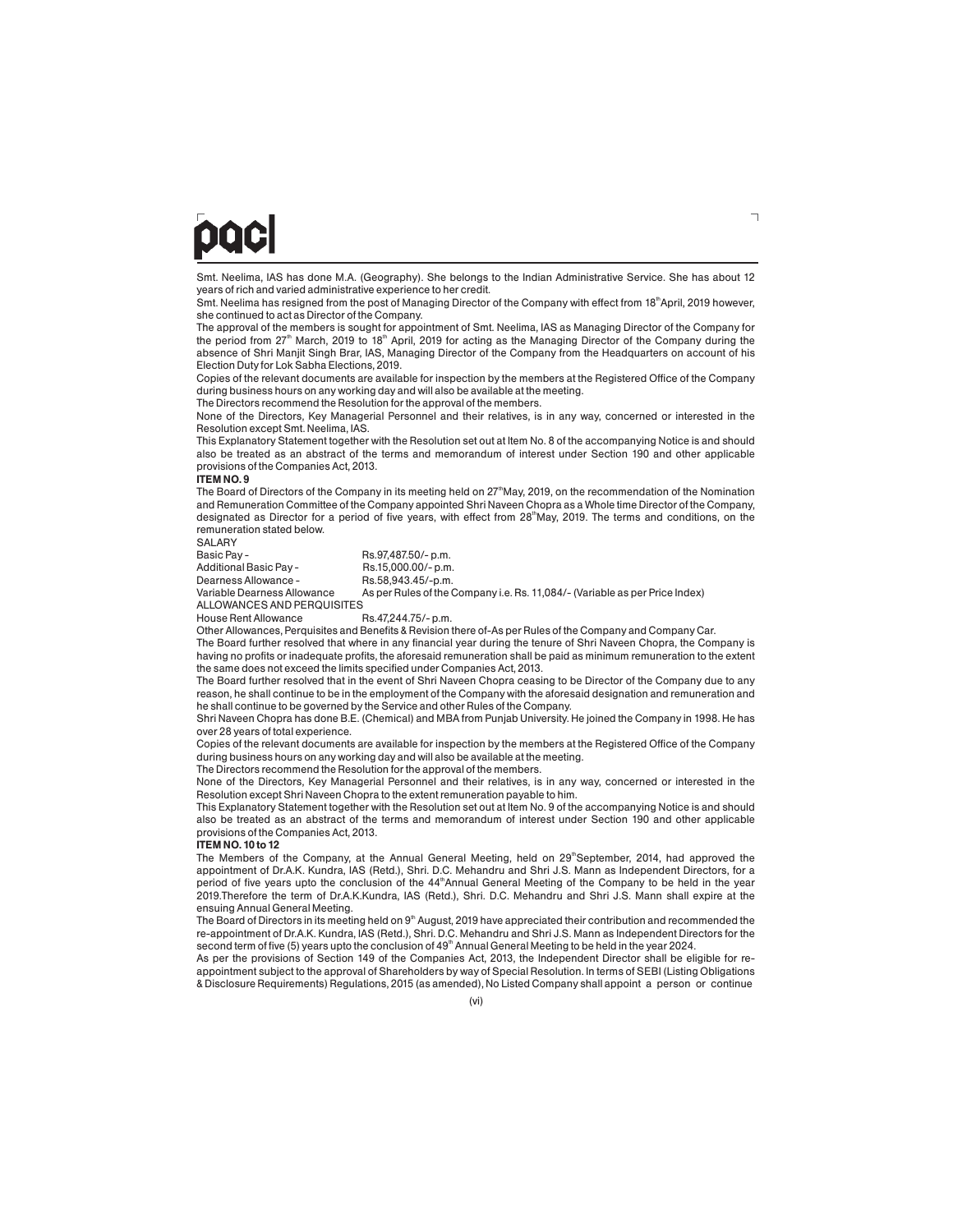## Puniab Alkalies & Chemicals Limited

the directorship of any person as a Non-Executive Director who has attained the age of 75 years unless approval of members has been obtained through a Special Resolution. Presently, Dr.A.K.Kundra, IAS (Retd.) and Shri.D.C. Mehandru, have also attained age of 75 years. Accordingly, approval of Members, by way of special resolutions, is being sought for their re-appointment as Independent Directors on the Board of the Company.

Keeping in view the vast experience & knowledge of Dr.A.K.Kundra, IAS (Retd.), Shri. D.C. Mehandru and Shri J.S. Mann and their continued ability to make valuable contributions to the growth of the Company, the Board strongly feels that their continued association would be of immense benefit to the Company and recommends the Special Resolutions set out at Item Nos. 10 to 12 of the Notice for the approval of the Members.

Copies of the relevant documents are available for inspection by the members at the Registered Office of the Company during business hours on any working day and will also be available at the meeting.

The brief Profile of the said Directors is given in the Annexure to this Notice.

None of the Directors, Key Managerial Personnel and their relatives, is in any way, concerned or interested in the Resolutions set out at Item Nos. 10 to12 of the Notice excepting Dr.A.K. Kundra, IAS (Retd.), Shri D.C.Mehandru and Shri J.S. Mann, respectively.

#### **ITEM NO. 13**

 $\Gamma$ 

The Board of Directors in its meeting held on 9<sup>th</sup> August, 2019 have appointed Shri G.S. Sandhu, IAS (Retd.) as an Additional Director, in an Independent capacity with effect from  $9<sup>th</sup>$  August, 2019.

Under the provisions of Section 161(1) of the Companies Act, 2013 he will hold office as Director till the date of the ensuing Annual General Meeting. He is however eligible for reappointment.

Shri G.S. Sandhu, IAS (Retd.) has given declaration that he is not disqualified from being appointed as Director under Section164 of the Companies Act, 2013 and he meets with the criteria of independence as prescribed both under Section 149(6) of the Companies Act, 2013 and SEBI (Listing Obligation and Disclosure Requirements) Regulations, 2015 (as amended from time to time). He has also given consent to act as Director.

The Company has received notice in writing from a Member pursuant to Section 160 of the Companies Act, 2013, signifying his intention to propose at the ensuing Annual General Meeting, the appointment of Shri G.S. Sandhu, IAS (Retd.) as Independent Director of the Company.

Copies of the relevant documents are available for inspection by the members at the Registered Office of the Company during business hours on any working day and will also be available at the meeting.

The brief Profile of the said Director is given in the Annexure to this Notice.

The Directors recommend the Resolution for the approval of members.

None of the Directors, Key Managerial Personnel and their relatives, is in any way, concerned or interested in the Resolutions set out at Item No. 13 of the Notice excepting Shri G.S. Sandhu, IAS (Retd.).

Registered Office:<br>S.C.O.125-127, S.C.O.125-127,<br>
Sector 17-B,<br>
Company Secretary Chandigarh-160 017 CIN: L24119CH1975PLC003607 Dated: August 9, 2019

By Order of the Board of Directors<br>Sd/-Company Secretary

 $\overline{\phantom{0}}$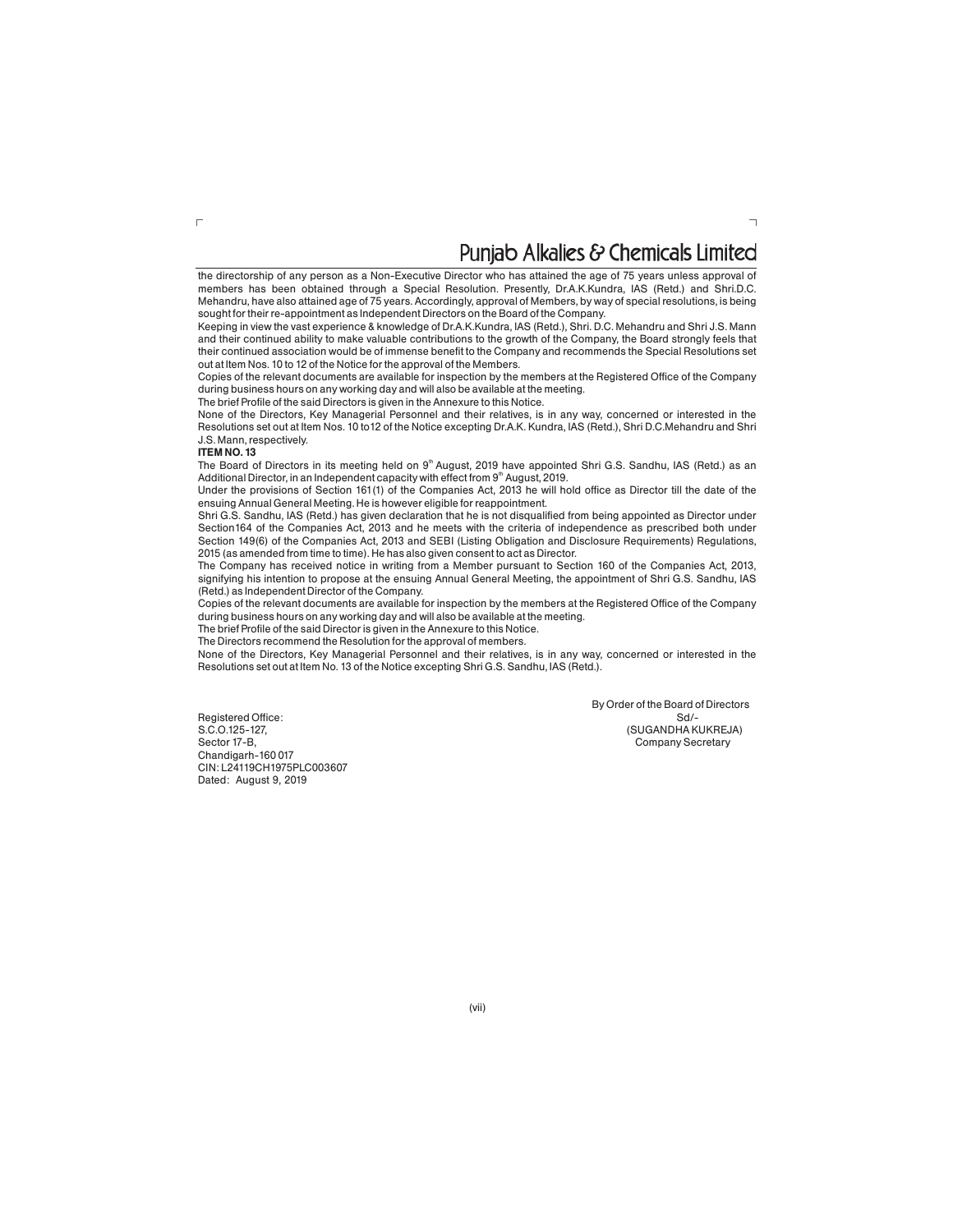# 1000

#### **ANNEXURE TO NOTICE**

**Details of the Directors proposed to be appointed/re-appointed at the 44<sup>h</sup> Annual General Meeting on 14<sup>th</sup> September, 2019<br>(Pursuant to SEBI (Listing Obligations & Disclosure Requirements) Regulations, 2015)** 

| Name of the Director                                                                                | Smt. Vini Mahaian. IAS.<br>Chairperson & Director                                                                                                                                                                                                                                                                           | Sh. Manjit Singh Brar, IAS,<br>Managing Director                                                                                                                                                                                                                    | Smt. Neelima. IAS.<br>Managing Director                                                                                | Smt. Deepti Uppal. IAS<br>Director                                              | Sh. Naveen Chopra.<br>Whole Time Director                                        |
|-----------------------------------------------------------------------------------------------------|-----------------------------------------------------------------------------------------------------------------------------------------------------------------------------------------------------------------------------------------------------------------------------------------------------------------------------|---------------------------------------------------------------------------------------------------------------------------------------------------------------------------------------------------------------------------------------------------------------------|------------------------------------------------------------------------------------------------------------------------|---------------------------------------------------------------------------------|----------------------------------------------------------------------------------|
| Date of Birth                                                                                       | 21.10.1964                                                                                                                                                                                                                                                                                                                  | 28.05.1967                                                                                                                                                                                                                                                          | 10.04.1979                                                                                                             | 15.08.1984                                                                      | 22.06.1970                                                                       |
| Date of Appointment                                                                                 | 13.08.2018                                                                                                                                                                                                                                                                                                                  | 20.03.2017                                                                                                                                                                                                                                                          | As Director: 14.08.2018<br>As Managing Director:27.03.2019                                                             | 09.08.2019                                                                      | 28.05.2019                                                                       |
| Qualifications                                                                                      | B.A. (Hons.) Economics,<br>Post Graduate Diploma in Management<br><b>IIM Calcutta</b>                                                                                                                                                                                                                                       | B. Com. (Honours)., LL.M.                                                                                                                                                                                                                                           | M.A. (Geography)                                                                                                       | B.Com., M.A.                                                                    | B. E. (Chemical)<br>MBA                                                          |
| Expertise in specific functional areas                                                              | Indian Administrative Service Officer-<br>General Management and Administration                                                                                                                                                                                                                                             | Indian Administrative Service Officer-<br>General Management and Administration                                                                                                                                                                                     | Indian Administrative Service Officer-<br>General Management and Administration                                        | Indian Administrative Service Officer-<br>General Management and Administration | Caustic Chloro Industry<br>Professional, Looking after<br>affairs of the Company |
| Directorships of other Companies as on<br>9 <sup>th</sup> August, 2019                              | Chairman & Director<br>Puniab Communications Limited<br>Director<br>Puniab Information and Communication<br>Technology Corporation Limited<br>Punjab State Industrial Development<br>Corporation Limited<br>Punjab Small Industries & Export Corporation Ltd.<br>Sri Naina Devi ji and Sri Anandpur Sahibji<br>Ropeway Ltd. | Managing Director<br>Puniab Agro Juices Limited<br>Punjab Agro Industries Corporation Limited<br>Punjab Agro Food Grains Corporation Limited<br>Punjab Agri Export Corporation Limited                                                                              | Managing Director<br>Puniab State Industrial Development<br>Corporation Limited<br>Director<br>Indian Acrylics Limited | Managing Director<br>Puniab State Industrial Development<br>Corporation Limited | $\sim$                                                                           |
| Chairmanships/ Memberships of the<br>Committees of the Board of Companies<br>as on 9th August, 2019 |                                                                                                                                                                                                                                                                                                                             | Puniab Alkalies & Chemicals Limited<br>Share Transfer Committee<br>- Chairman<br>- Chairman<br>Risk Management Committee<br>Stakeholders Relationship Committee - Member<br>Audit Committee<br>- Member<br>Corporate Social Responsibility<br>- Member<br>Committee |                                                                                                                        |                                                                                 | ٠                                                                                |
| No. of Meetings attended during the<br>Financial Year 2018-19.                                      | 5                                                                                                                                                                                                                                                                                                                           |                                                                                                                                                                                                                                                                     |                                                                                                                        | N.A.                                                                            | NA.                                                                              |
| Relationship with Other Directors                                                                   | Nil                                                                                                                                                                                                                                                                                                                         | Nil                                                                                                                                                                                                                                                                 | Nil                                                                                                                    | Nil                                                                             | Nil                                                                              |
| Number of Equity Shares of the<br>Company held                                                      | Nil                                                                                                                                                                                                                                                                                                                         | Nil                                                                                                                                                                                                                                                                 | Nil                                                                                                                    | Nil                                                                             | Nil                                                                              |

 $\Box$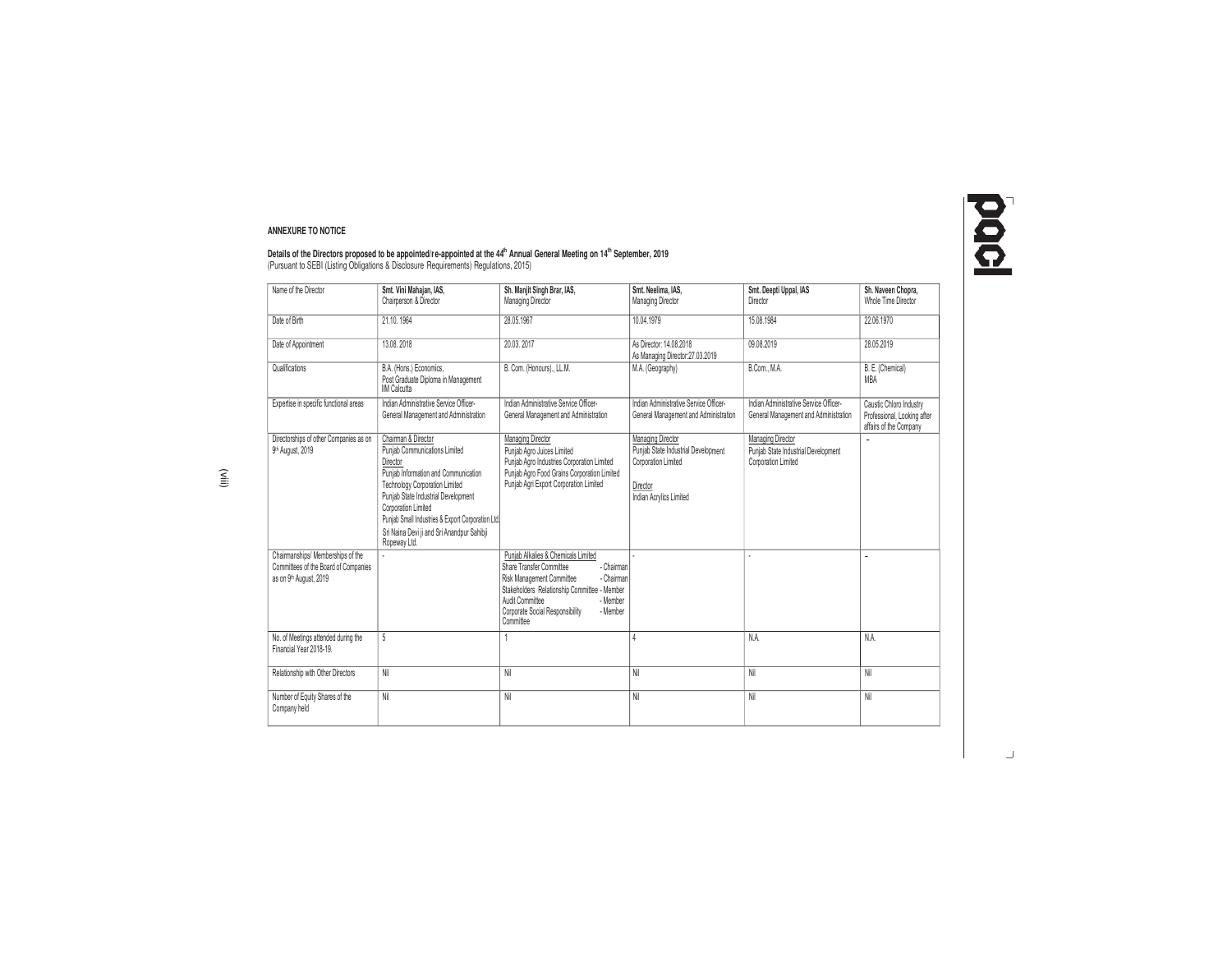| Name of the Director                                                                                | Dr.A.K. Kundra, IAS (Retd.)<br>Independent Director                                                                                                                                                                                                                                                                                                                                                                          | Sh. D.C. Mehandru.<br>Independent Director                                                                                                                                                                                                                                                                                 | Sh. J.S. Mann,<br>Independent Director                                                                                                                                                                                  | Sh. G.S.Sandhu, IAS (Retd.),<br>Independent Director |
|-----------------------------------------------------------------------------------------------------|------------------------------------------------------------------------------------------------------------------------------------------------------------------------------------------------------------------------------------------------------------------------------------------------------------------------------------------------------------------------------------------------------------------------------|----------------------------------------------------------------------------------------------------------------------------------------------------------------------------------------------------------------------------------------------------------------------------------------------------------------------------|-------------------------------------------------------------------------------------------------------------------------------------------------------------------------------------------------------------------------|------------------------------------------------------|
| Date of Birth                                                                                       | 15.04.1943                                                                                                                                                                                                                                                                                                                                                                                                                   | 10.10.1936                                                                                                                                                                                                                                                                                                                 | 01.12.1950                                                                                                                                                                                                              | 23.03.1953                                           |
| Date of Appointment                                                                                 | 13.12.2004                                                                                                                                                                                                                                                                                                                                                                                                                   | 26.06.2002                                                                                                                                                                                                                                                                                                                 | 12.08.2010                                                                                                                                                                                                              | 09.08.2019                                           |
| Qualifications                                                                                      | M.A. (Economics), Ph.D.                                                                                                                                                                                                                                                                                                                                                                                                      | B.A. (Hons.) - Economics<br>M.A., CAIIB, AMIIA                                                                                                                                                                                                                                                                             | M.Sc. (Hons) - Chemistry                                                                                                                                                                                                | M.Sc. (Hons) - Physics,<br>Masters in Social Science |
| Expertise in specific functional areas                                                              | General Management and Administration                                                                                                                                                                                                                                                                                                                                                                                        | Finance and General Management                                                                                                                                                                                                                                                                                             | Project Management                                                                                                                                                                                                      | General Management and Administration                |
| Directorships of other Companies as on 9th<br>August, 2019                                          | Director<br>Vardhman Textiles Limited<br>Nimbua Green Field (Punjab) Limited                                                                                                                                                                                                                                                                                                                                                 |                                                                                                                                                                                                                                                                                                                            | Savera Beverages Pvt. Ltd.                                                                                                                                                                                              | ٠                                                    |
| Chairmanships/ Memberships of the<br>Committees of the Board of Companies as<br>on 9th August, 2019 | Puniab Alkalies & Chemicals Limited<br>Nomination and Remuneration - Chairman<br>Committee<br>Share Transfer Committee<br>- Member<br>Stakeholders Relationship<br>- Member<br>Committee<br>Vardhman Textiles Limited<br>Corporate Social Responsibility - Chairman<br>Committee<br>Stakeholders Relationship<br>- Chairman<br>Committee<br>Nomination and Remuneration - Member<br>Committee<br>Audit Committee<br>- Member | Punjab Alkalies & Chemicals Limited<br>Stakeholders Relationship<br>- Chairman<br>Committee<br>Audit Committee<br>- Chairman<br>Corporate Social Responsibility - Chairman<br>Committee<br>Share Transfer Committee<br>- Member<br>Nomination and Remuneration - Member<br>Committee<br>Risk Management Committee - Member | Punjab Alkalies & Chemicals Limited<br>Audit Committee<br>$-Member$<br>Nomination and Remuneration - Member<br>Committee<br>Risk Management Committee - Member<br>Corporate Social Responsibility - Member<br>Committee |                                                      |
| No. of Meetings attended during the<br>Financial Year 2018-19.                                      |                                                                                                                                                                                                                                                                                                                                                                                                                              |                                                                                                                                                                                                                                                                                                                            | $\overline{7}$                                                                                                                                                                                                          | NA.                                                  |
| Relationship with Other Directors                                                                   | Nil                                                                                                                                                                                                                                                                                                                                                                                                                          | Nil                                                                                                                                                                                                                                                                                                                        | Nil                                                                                                                                                                                                                     | Nil                                                  |
| Number of Equity Shares of the Company<br>held                                                      | Nil                                                                                                                                                                                                                                                                                                                                                                                                                          | Nil                                                                                                                                                                                                                                                                                                                        | Nil                                                                                                                                                                                                                     | Nil                                                  |

Details of the Directors proposed to be appointed/re-appointed at the 44<sup>th</sup> Annual General Meeting on 14<sup>th</sup> September, 2019 (Contd..)<br>(Pursuant to SEBI (Listing Obligations & Disclosure Requirements) Regulations, 2015)

**Punjab Alkalies & Chemicals Limited** 

 $\lnot$ 

(ix)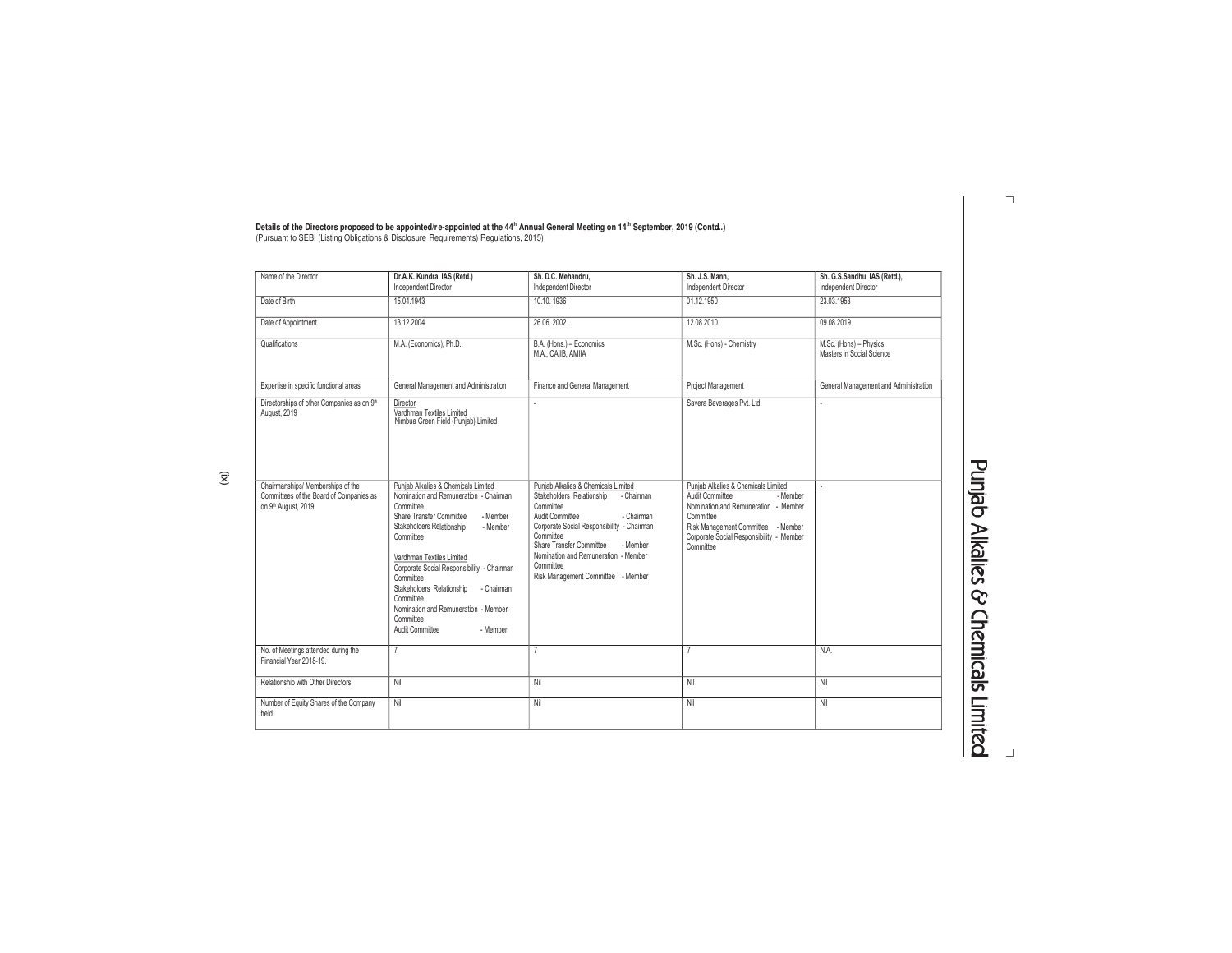

**ROUTE MAP TO THE VENUE OF ANNUAL GENERAL MEETING**

# 000

 $\Box$